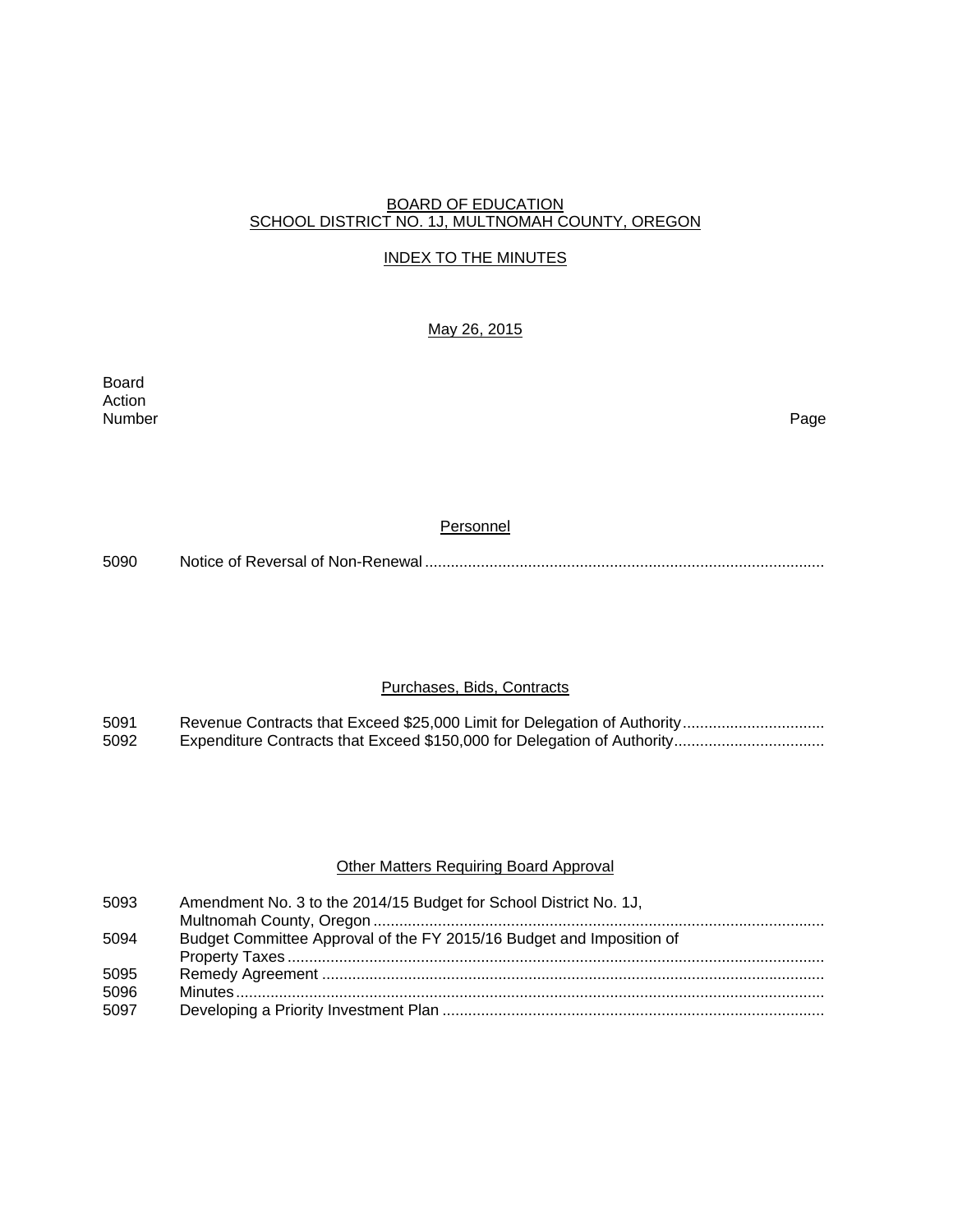# **Personnel**

The Superintendent RECOMMENDED adoption of the following item:

#### Number 5090

Director Belisle moved and Director Knowles seconded the motion to adopt the above numbered item. The motion was put to a voice vote and passed unanimously (yes-7, no-0; with Student Representative Jayaswal absent).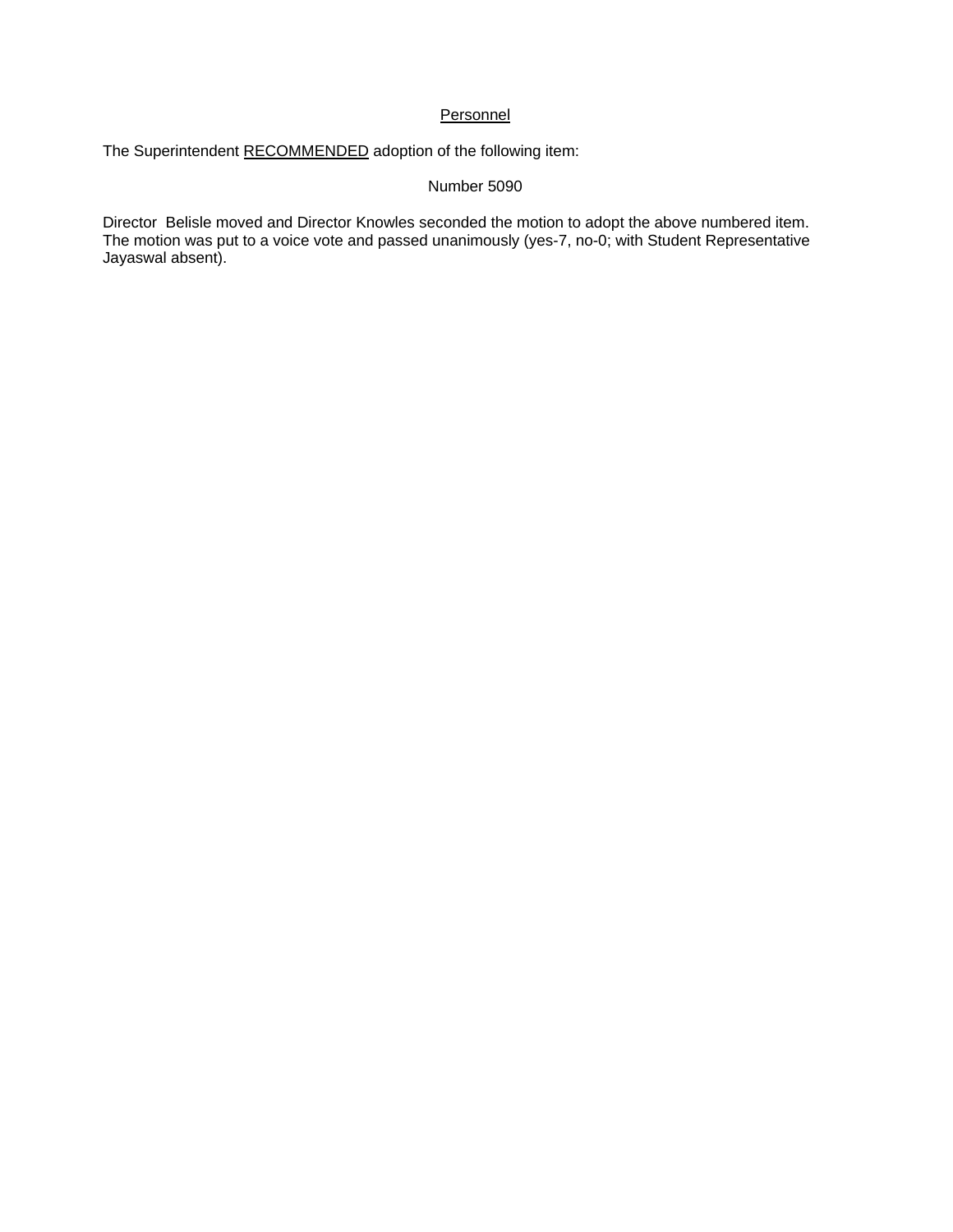#### Notice of Reversal of Non-Renewal

# **RESOLUTION**

On the advice of the Chief Human Resources Officer, the Superintendent recommends that the Board reverse its March 2015 decision not to renew the contracts of the probationary administrators listed below on conditions agreed to through the Human Resources Department.

The Board of Education accepts the Superintendent's recommendation and by this Resolution hereby reverses the decision not to renew the contracts of the probationary administrators listed below.

| Employee ID |
|-------------|
| 021956      |
| 021748      |

*S. Murray*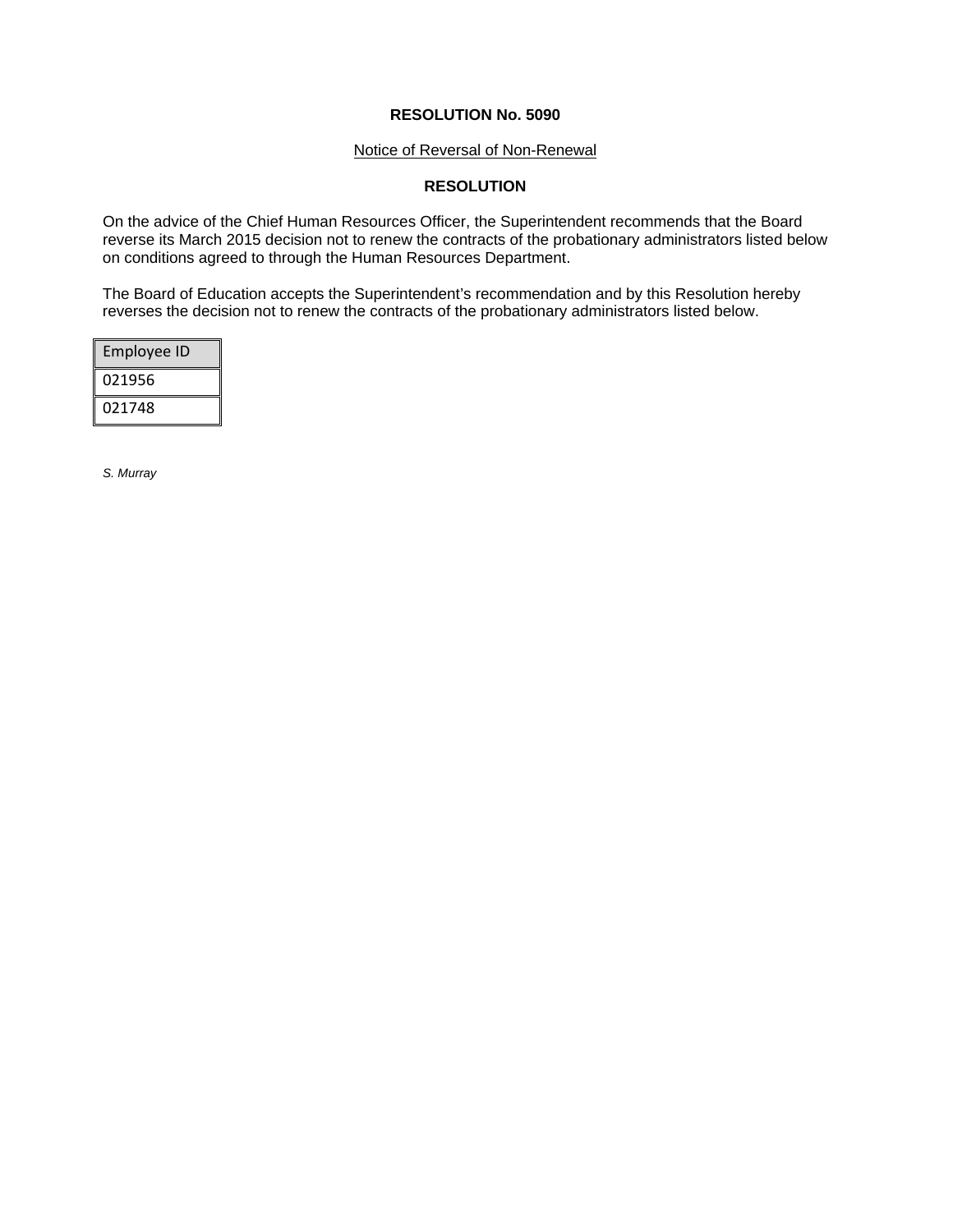# Purchases, Bids, Contracts

The Superintendent RECOMMENDED adoption of the following items:

# Numbers 5091 and 5092

Director Belisle moved and Director Knowles seconded the motion to adopt the above numbered item. The motion was put to a voice vote and passed unanimously (yes-7, no-0; with Student Representative Jayaswal absent).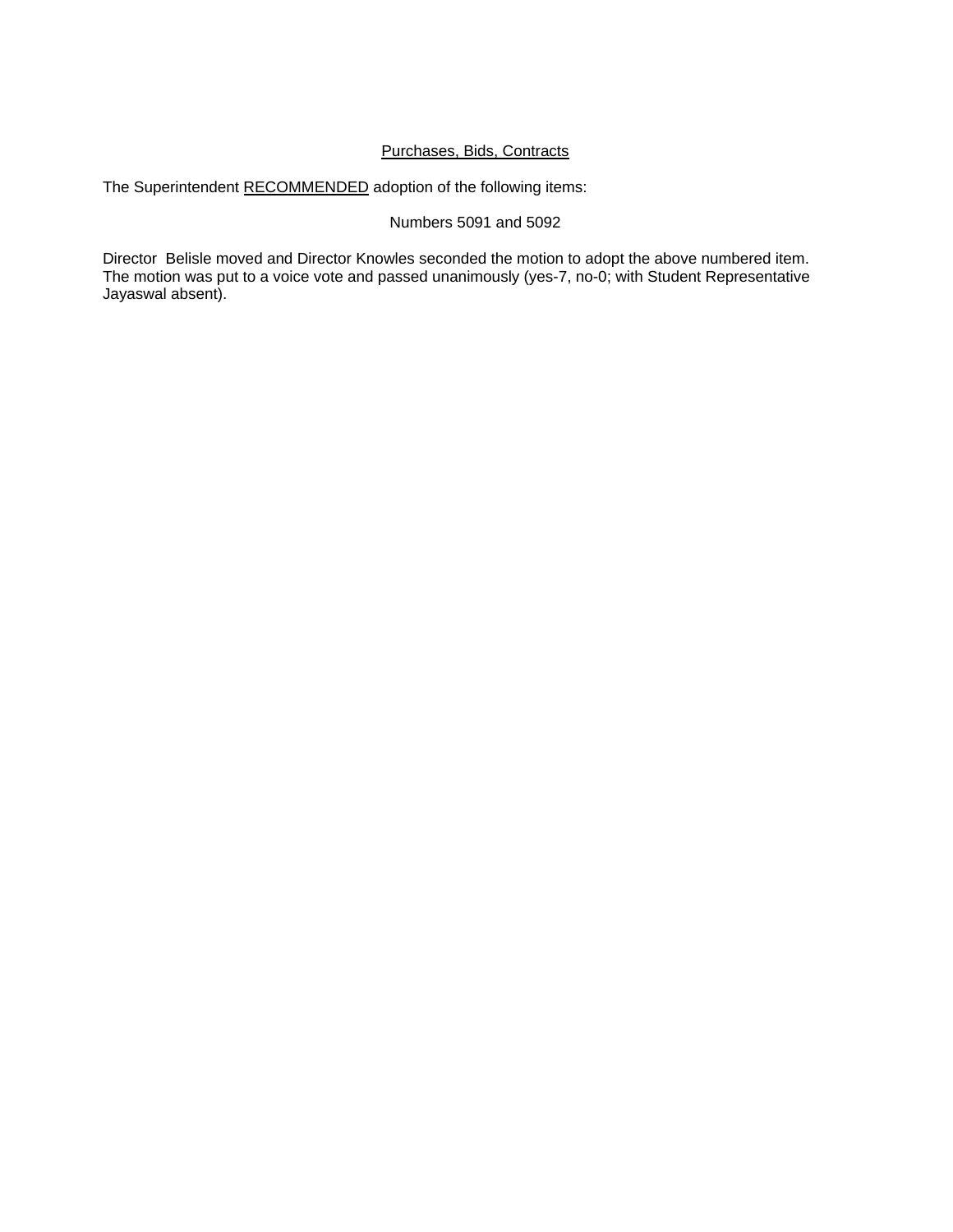#### Revenue Contracts that Exceed \$25,000 Limit for Delegation of Authority

#### **RECITAL**

Portland Public Schools ("District") Public Contracting Rules PPS-45-0200 ("Authority to Approve District Contracts; Delegation of Authority to Superintendent") requires the Board of Education ("Board") to enter into and approve all contracts, except as otherwise expressly authorized. Contracts exceeding \$25,000 per contractor are listed below.

#### **RESOLUTION**

The Superintendent recommends that the Board approve these contracts. The Board accepts this recommendation and by this resolution authorizes the Deputy Clerk to enter into agreements in a form approved by General Counsel for the District.

# **NEW REVENUE CONTRACTS**

No New Revenue Contracts

#### **NEW INTERGOVERNMENTAL AGREEMENTS / REVENUE ("IGA/Rs")**

| Contractor                              | <b>Contract</b><br>Term          | <b>Contract Type</b>                                  | <b>Description of Services</b>                                                                                                                    | Contract<br>Amount | <b>Responsible</b><br>Administrator,<br><b>Funding Source</b> |
|-----------------------------------------|----------------------------------|-------------------------------------------------------|---------------------------------------------------------------------------------------------------------------------------------------------------|--------------------|---------------------------------------------------------------|
| David Douglas School<br><b>District</b> | 7/1/2014<br>through<br>6/30/2016 | Intergovernmental<br>Agreement/Revenue<br>IGA/R 61740 | Provision of early childhood<br>special education evaluation<br>and services for children<br>receiving services at PPS's<br>Hand in Hand program. | \$148,400          | A. Lopez<br><b>Fund 299</b><br>Grant S0290                    |

# **AMENDMENTS TO EXISTING REVENUE CONTRACTS**

No Amendments to Existing Revenue Contracts

*Y. Awwad*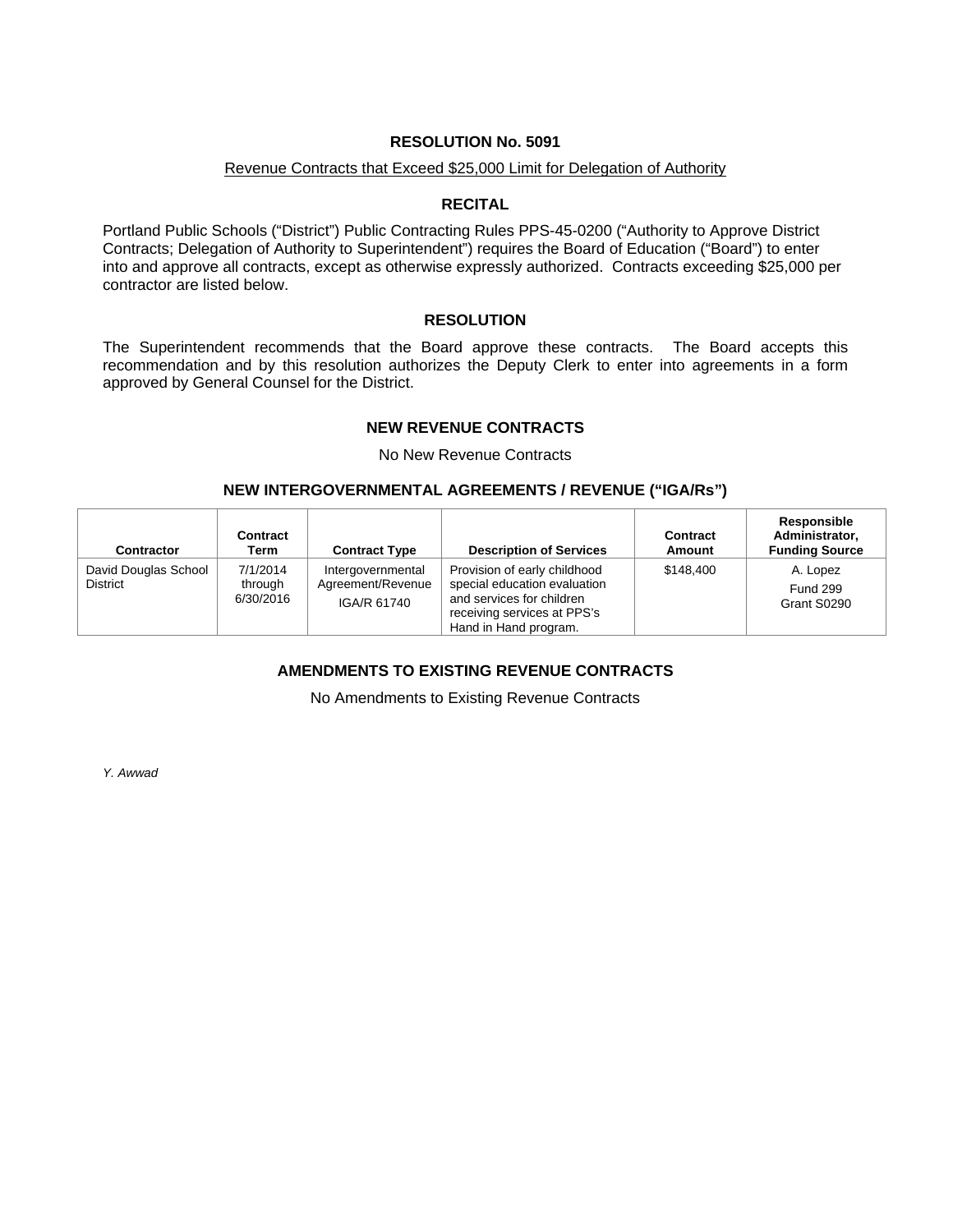#### Expenditure Contracts that Exceed \$150,000 for Delegation of Authority

# **RECITAL**

Portland Public Schools ("District") Public Contracting Rules PPS-45-0200 ("Authority to Approve District Contracts; Delegation of Authority to Superintendent") requires the Board of Education ("Board") enter into contracts and approve payment for products, materials, supplies, capital outlay, equipment, and services whenever the total amount exceeds \$150,000 per contract, excepting settlement or real property agreements. Contracts meeting this criterion are listed below.

#### **RESOLUTION**

The Superintendent recommends that the Board approve these contracts. The Board accepts this recommendation and by this resolution authorizes the Deputy Clerk to enter into agreements in a form approved by General Counsel for the District.

| Contractor          | Contract<br><b>Term</b>           | <b>Contract Type</b>                         | <b>Description of Services</b>                                                                                                                 | Contract<br>Amount            | Responsible<br>Administrator,<br><b>Funding Source</b>                          |
|---------------------|-----------------------------------|----------------------------------------------|------------------------------------------------------------------------------------------------------------------------------------------------|-------------------------------|---------------------------------------------------------------------------------|
| <b>AVID Center</b>  | 5/27/2015<br>through<br>6/30/2016 | <b>Personal Services</b><br>PS 61789         | Leadership fees, AVID<br>membership for 25 schools and<br>Summer Institute registration<br>for 175 District participants.                      | \$238,266                     | H. Adair<br>Funds 205 & 101<br>Dept. 5428<br><b>Grants G1485 &amp;</b><br>G1486 |
| <b>Tigard Music</b> | 5/27/2015<br>through<br>6/30/2016 | <b>Materials</b><br>Requirements<br>MR 6XXXX | Purchase new band<br>instruments, and new<br>instrument cases for District<br>owned instruments.<br>ITB 2015-1912                              | \$603,787                     | M. Goff<br><b>Fund 101</b><br>Dept. 5446                                        |
| <b>CDWG</b>         | 9/1/2014<br>through<br>9/30/2015  | Co-operative<br>Agreement<br>COA 61283       | For the purchase of computer<br>equipment, printers,<br>instructional bundles and<br>monitors on an as-needed<br>basis. For District-wide use. | Not-to-exceed<br>\$10,000,000 | J. Klein<br>Various                                                             |
| Waste Management    | 7/1/2015<br>through<br>6/30/2018  | Service<br>Requirements<br>SR 6XXXX          | District-wide garbage and<br>recycling collection services.<br>RFP 2014-1885                                                                   | \$2,850,000                   | T. Magliano<br><b>Fund 101</b><br>Dept. 5596                                    |

#### **NEW CONTRACTS**

# **NEW INTERGOVERNMENTAL AGREEMENTS ("IGAs")**

No New IGAs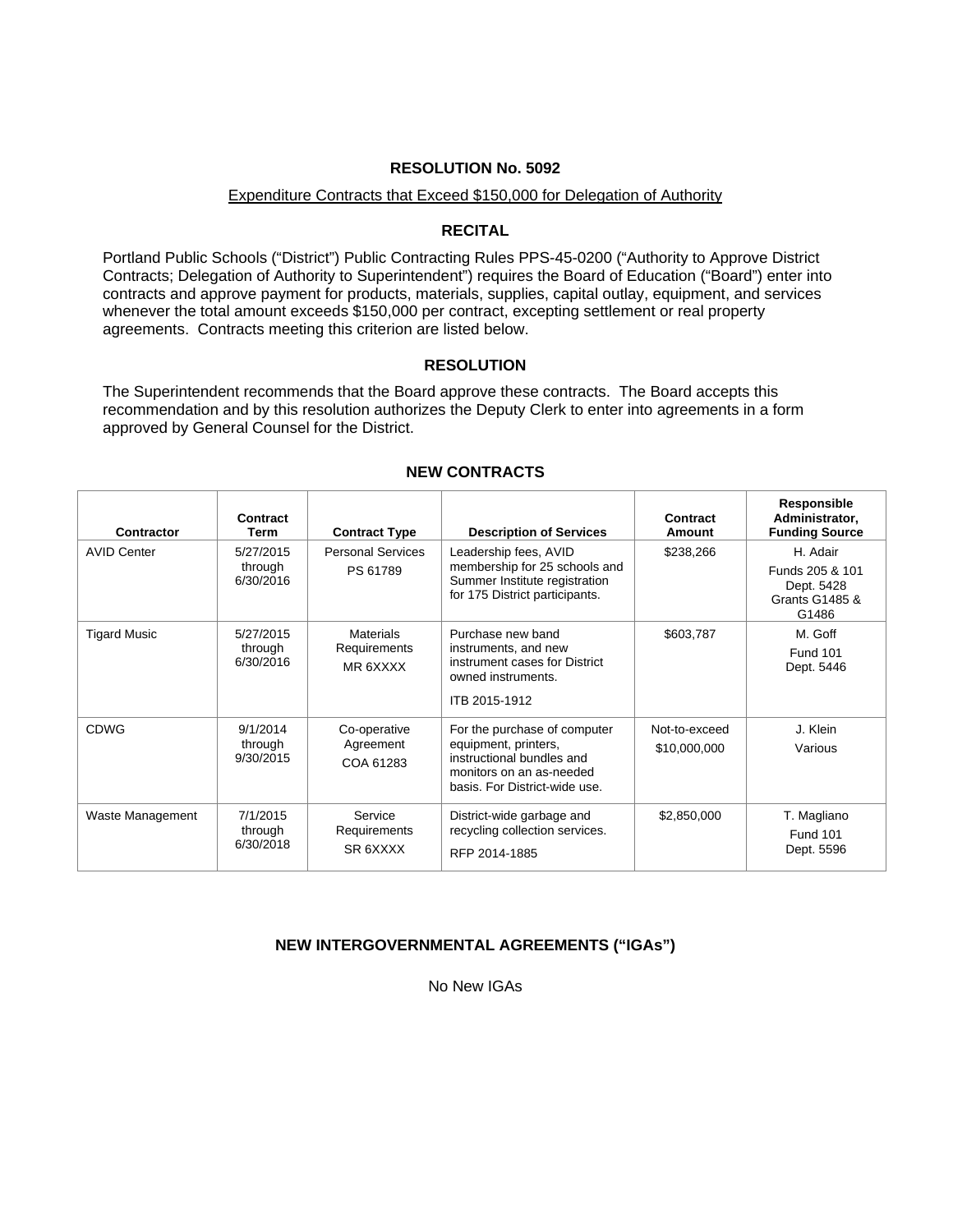# **AMENDMENTS TO EXISTING CONTRACTS**

| <b>Contractor</b>               | Contract<br>Amendment<br>Term      | <b>Contract Type</b> | <b>Description of Services</b>                                                                                        | Amendment<br>Amount,<br><b>Contract Total</b> | <b>Responsible</b><br>Administrator,<br><b>Funding Source</b>  |
|---------------------------------|------------------------------------|----------------------|-----------------------------------------------------------------------------------------------------------------------|-----------------------------------------------|----------------------------------------------------------------|
| Rose City Moving and<br>Storage | 5/27/2015<br>through<br>12/31/2017 | Services<br>SR 61622 | District-wide moving services<br>amendment to support the<br>Roosevelt High School<br>modernization.<br>RFP 2015-1904 | \$100,000<br>\$225,000                        | C. Sylvester<br><b>Fund 451</b><br>Dept. 3214<br>Project DA003 |

No New Amendments

*Y. Awwad*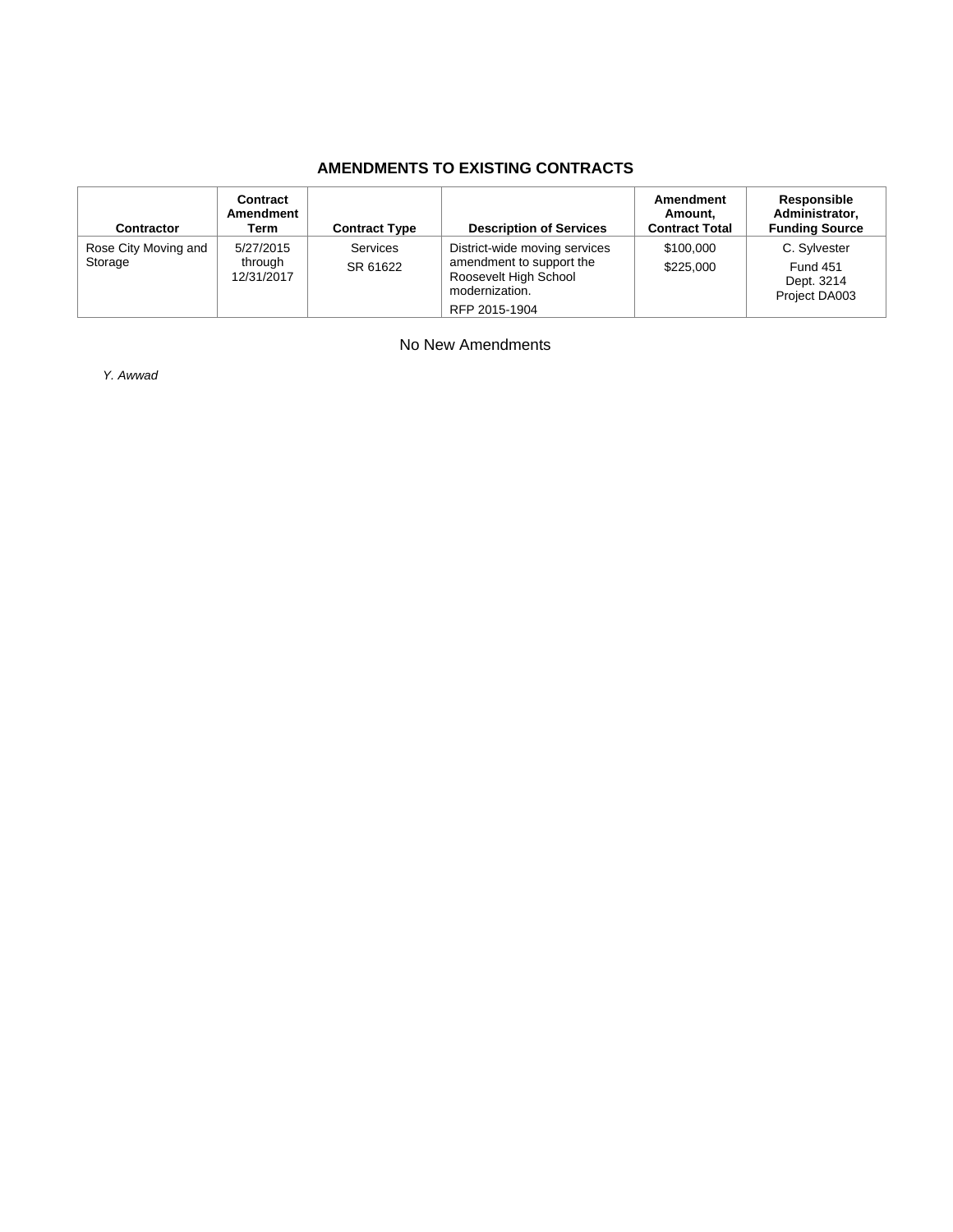#### Other Matters Requiring Board Approval

The Superintendent RECOMMENDED adoption of the following items:

#### Numbers 5093 through 5096

Director Belisle moved and Director Knowles seconded the motion to adopt the above numbered item. The motion was put to a voice vote and passed unanimously (yes-7, no-0; with Student Representative Jayaswal absent).

During the Committee of the Whole, Director Belisle moved and Director Morton seconded the motion to adopt Resolution 5093. The motion was put to a voice vote and passed by a vote of 6-1 (yes-6, no-1 [Buel], with Student Representative Jayaswal absent).

During the Committee of the Whole, Director Knowles moved and Director Morton seconded the motion to adopt Resolution 5094. The motion was put to a voice vote and passed by a vote of 5-2 (yes-5, no-2 [Buel, Regan], with Student Representative Jayaswal absent).

Director Buel moved and Director Koehler seconded the motion to add the expansion of the PISA program into the 2015-16 budget (Resolution 5094). The motion was put to a voice vote and failed (yes-3, no-4 [Knowles, Belisle, Koehler, Adkins]; with Student Representative Jayaswal absent).

Director Buel moved and Director Regan seconded the motion to add \$250,000 into the 2015-16 budget (Resolution 5094) for the purchase of additional library materials. The motion was put to a voice vote and failed (yes-2, no-5 [Knowles, Morton, Belisle, Koehler, Adkins]; with Student Representative Jayaswal absent).

Director Buel moved and Director Koehler seconded the motion to add the creation of a behavioral plan for each school with clear steps to follow in discipline matters including student consequences into the 2015-16 budget (Resolution 5094). The motion was put to a voice vote and failed (yes-3, no-4 [Morton, Knowles, Belisle, Adkins]; with Student Representative Jayaswal absent).

Director Belisle moved and Director Knowles seconded the motion to adopt Resolution Nos. 5095 and 5096. The motion was put to a voice vote and passed unanimously (yes-7, no-0; with Student Representative Jayaswal absent).

During the Committee of the Whole, Director Belisle moved and Director Knowles seconded the motion to adopt Resolution 5097. The motion was put to a voice vote and passed unanimously (yes-7, no-0; with Student Representative Jayaswal absent).

During the Committee of the Whole, Director Koehler moved and Director Belisle seconded the motion to amend Resolution 5097 by adding the following items to the List of Priority Investments: PISA expansion and relocation; possibility of eliminating participation fees charged to students and families (e.g, athletics, music programs); additional library materials; expansion of middle grade sports to include soccer; additional supports for district-wide attendance initiative with a focus on historically underserved students; culturally relevant curriculum reflecting indigenous and native populations; pilot of culturally reflective nutrition program based on a schools' student population; additional supports for teachers of color in order to aid retention; replication of Advance Scholars program in all non-IB, comprehensive high schools; and, additional grant writer. The motion was put to a voice vote and passed unanimously (yes-7, no-0; with Student Representative Jayaswal absent).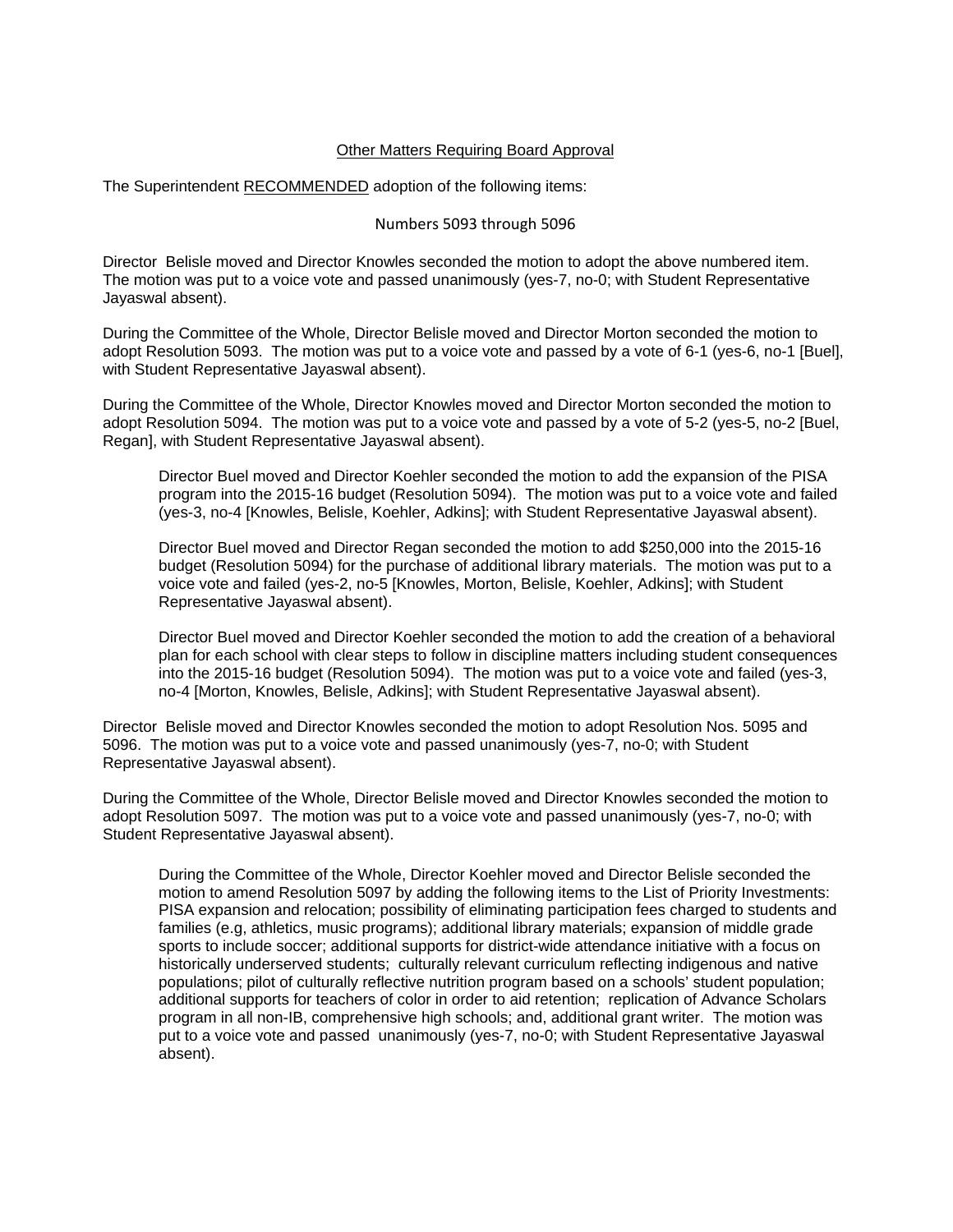#### Amendment No. 3 to the 2014/15 Budget for School District No. 1J, Multnomah County, Oregon

# **RECITALS**

- A. On June 23, 2014 the Board of Education ("Board"), by way of Resolution No. 4934, voted to adopt an annual budget for the Fiscal Year 2014/15 as required under Local Budget Law.
- B. Board Policy 8.10.030-AD, "Budget Reallocations Post Budget Adoption," establishes the guidelines to ensure consistent and detailed communication on fiscal issues between the Superintendent and the Board.
- C. Oregon Local Budget Law, ORS 294.471, allows budget changes after adoption under prescribed guidelines.
- D. On September 23, 2014 the Board, by way of Resolution No. 4961 directed the superintendent to use the higher than budgeted beginning fund balance to increase school staffing and support by \$3.5 million immediately, to develop plans for additional investment in support of the District's strategic priorities, and to increase uncommitted contingency to 4.5%. All of which changes were to be detailed in a budget amendment to be presented to the Board in January 2015 after completion of the audit of the FY 2013/14 financial statements of the District.
- E. As follow up action, on October 14, 2014 the Board, by way of Resolution No. 4970, directed the superintendent to implement plans that included \$3.5 million in ongoing commitments and \$2.85 million in one-time investments in support of the three priorities:
	- a) Ensuring all students are reading at benchmark by the end of third grade;<br>b) Improving high school graduation and completion rates; and,
	- Improving high school graduation and completion rates; and,
	- c) Eliminating disproportionality in out of school discipline between white students and students of color, and reducing out of school discipline for all students by 50 percent.

The plans also included \$3.15 million in additional strategic one-time investments to improve outcomes for PPS students and effective operations.

- F. On November 25, 2014 the Board, by way of Resolution No. 4991, voted to approve Amendment No. 1 to the annual budget for the Fiscal Year 2014/15. Amendment No. 1 increased the amount transferred from Fund 101 – the General Fund - to Fund 438 – the Facilities Capital Project Fund - by \$1,775,000, and appropriated those funds for Facilities Acquisition and Construction. This increase was part of the \$3.15 million in additional strategic one-time investments to improve outcomes for PPS students and effective operations in the October 14 plans. The transfer was required prior to the full January budget amendment in order for facilities work to begin as soon as possible.
- G. On January 27, 2015 the Board, by way of Resolution No. 5013, voted to approve Amendment No.2 to the annual budget for the Fiscal Year 2014/15. Amendment No. 2 formally effected the actions outlined in Resolutions Nos. 4961 and 4970 where the Board directed the Superintendent to include the changes outlined in those resolutions in an amendment to the 2014/15 budget in January 2015.
- H. Amendment No.2 revised beginning fund balances to reflect the FY 2013/14 financial statements of the District; increased general fund revenues based upon information about actual property tax rates and values; and reduced some budgeted general fund expenditures after "fall balancing" to reflect information not available at the time of the adopted budget, e.g. actual teacher salaries and renewal rates for employees' health care benefit plans.
- I. On February 10, 2015 the Board, by way of Resolution No. 5018, voted to direct the Superintendent to implement a plan to use \$7.5 million on programs and services. The Board also directed the Superintendent to include the full details of these changes in a subsequent budget amendment to the 2014/15 budget,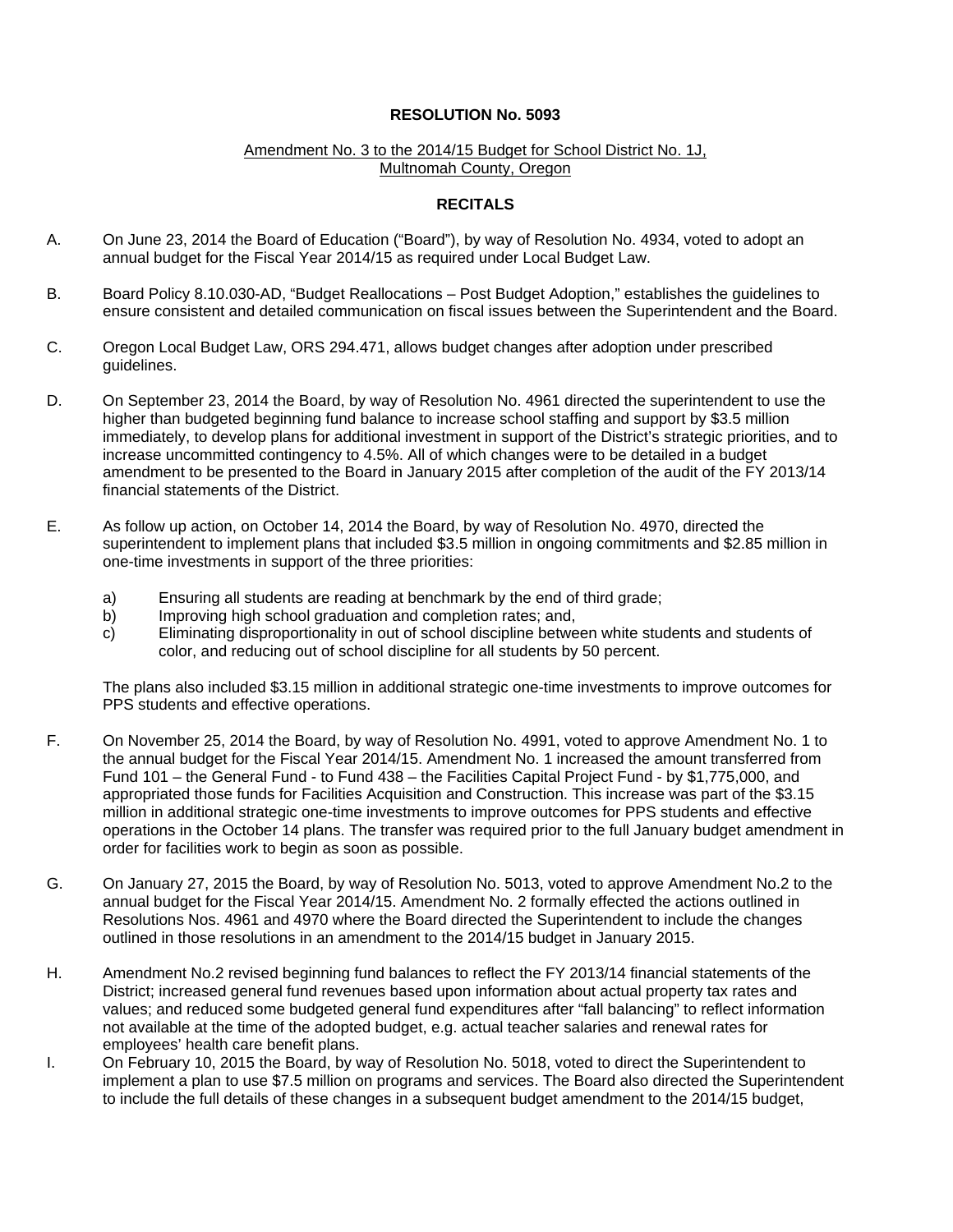which was likely to be presented to the Board for approval in May 2015 after the completion of the second issuance of bonds under the \$482 million capital bond authorization approved by voters in November 2012.

- J. On March 9, 2015 the Board, by way of Resolution No. 5041, authorized the issuance and sale of up to \$275 million in principal amount of general obligation bonds to pay for capital costs as described in the ballot measure for the 2012 Bond Election.
- K. On April 30, 2015 the District closed the sale of \$275 million principal amount of bonds.
- L. Amendment No. 3 to the 2014/15 budget reflects the actions authorized and directed under resolutions. Nos. 5018 and 5041. The amendment also reflects updated estimates for local revenue in 2014/15 and for 2013/14 state school fund reconciliation.
- M. Expenditures in two funds (Fund 407 IT Systems Project Fund and Fund 470 Partnership Funds) will be changed by more than 10% under this amendment. Local budget law requires a public hearing on this change. A public hearing occurred prior to Board action.
- N. The superintendent recommends approval of this resolution.

#### **RESOLUTION**

1. Having held a public hearing on this amendment as required under local budget law, the Board hereby amends budgeted expenditure appropriation levels as summarized by Fund and Appropriation Level in Attachment A for the fiscal year beginning July 1, 2014.

*D. Wynde / Y. Awwad*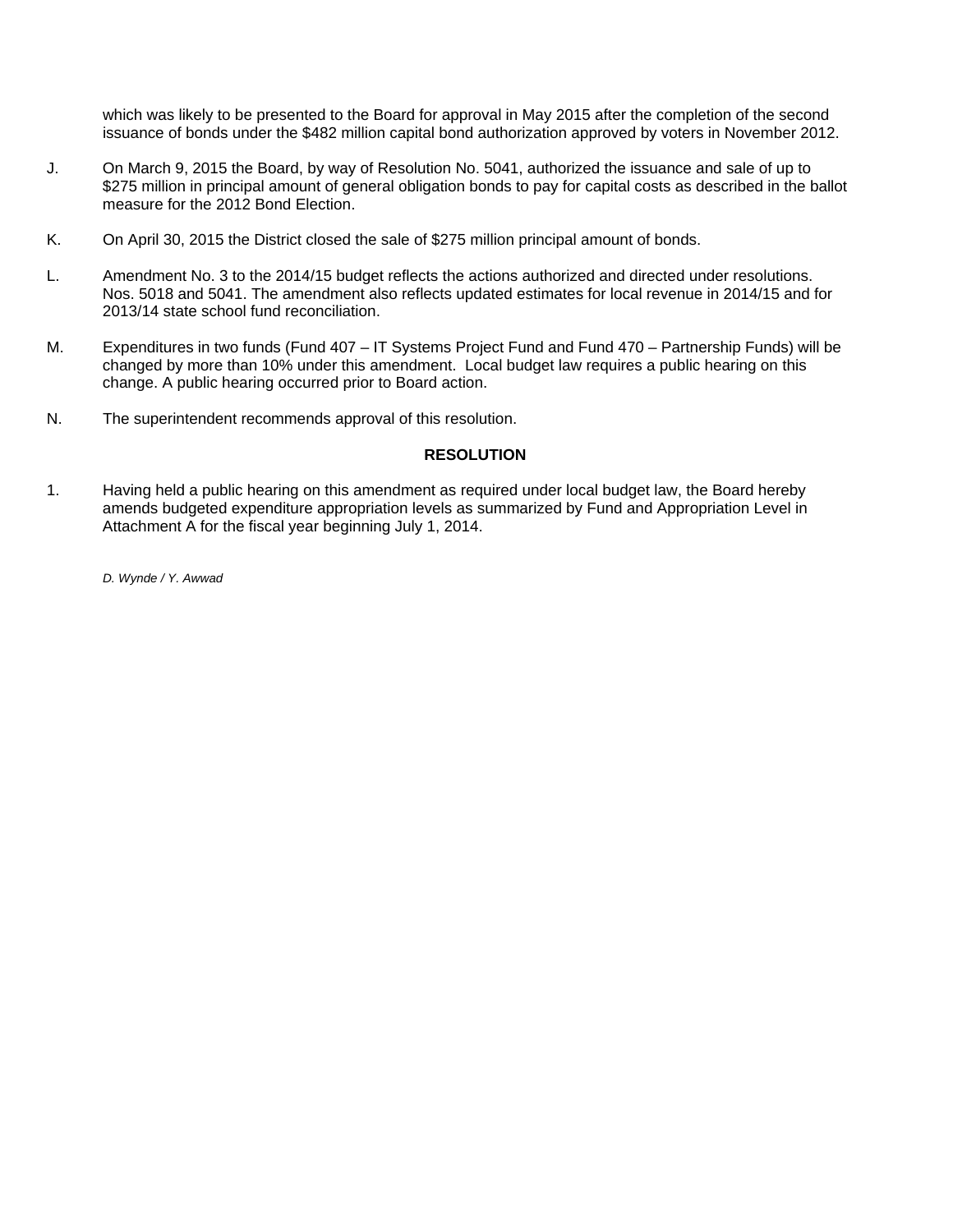#### **ATTACHMENT "A" TO RESOLUTION No. 5093**  Amendment 3 for the 2014/15 Budget

| Fund 101 - General Fund               | Adopted       | Amendment     | Amendment   | Change         | Amendment     |
|---------------------------------------|---------------|---------------|-------------|----------------|---------------|
|                                       | <b>Budget</b> | #1            | #2          | Amount         | #3            |
|                                       |               |               |             |                |               |
| <b>Resources</b>                      |               |               |             |                |               |
| Beginning Fund Balance                | 34,861,148    | 34,861,148    | 51,673,785  |                | 51,673,785    |
| Local Sources                         | 284,215,500   | 284,215,500   | 292,615,500 | 2,000,000      | 294,615,500   |
| Intermediate Sources                  | 12,723,555    | 12,723,555    | 12,713,555  |                | 12,713,555    |
| <b>State Sources</b>                  | 202,972,088   | 202,972,088   | 198,298,066 | (5,850,000)    | 192,448,066   |
| <b>Federal Sources</b>                |               |               |             |                |               |
| Other Sources                         | 100,000       | 100,000       | 100,000     |                | 100,000       |
| <b>T</b> otal                         | 534,872,291   | 534,872,291   | 555,400,906 | (3,850,000)    | 551,550,906   |
|                                       |               |               |             |                |               |
| Requirements                          |               |               |             |                |               |
| Instruction                           | 304, 391, 929 | 304, 391, 929 | 297,798,072 | 2,757,452      | 300, 555, 524 |
| <b>Support Services</b>               | 200,679,551   | 200,679,551   | 207,909,908 | 664,926        | 208,574,834   |
| Enterprise & Community Services       | 1,815,169     | 1,815,169     | 1,926,466   |                | 1,926,466     |
| Facilities Acquisition & Construction |               |               |             |                |               |
| Debt Service & Transfers Out          | 6,834,433     | 8,609,433     | 10,339,429  | 4.070.000      | 14,409,429    |
| C ontingency                          | 21, 151, 209  | 19,376,209    | 37,427,031  | (11, 342, 378) | 26,084,653    |
| <b>Ending Fund Balance</b>            |               |               |             |                |               |
| <b>T</b> otal                         | 534,872,291   | 534,872,291   | 555,400,906 | (3,850,000)    | 551,550,906   |
|                                       |               |               |             |                |               |

# Schedule of Changes in Appropriations and Other Balances

| Fund 407 - IT Systems Project Fund    | Adopted       | Amendment | Amendment | Change    | Amendment |
|---------------------------------------|---------------|-----------|-----------|-----------|-----------|
|                                       | <b>Budget</b> | #1        | #2        | Amount    | #3        |
|                                       |               |           |           |           |           |
| <b>Resources</b>                      |               |           |           |           |           |
| Beginning Fund Balance                | 4,017,021     | 4,017,021 | 3,986,494 |           | 3,986,494 |
| <b>Local Sources</b>                  | 500           | 500       | 50,500    |           | 50,500    |
| Intermediate Sources                  |               |           |           |           |           |
| <b>State Sources</b>                  |               |           |           |           |           |
| <b>Federal Sources</b>                |               |           |           |           |           |
| Other Sources                         |               |           | 1,170,000 | 3,300,000 | 4,470,000 |
| Total                                 | 4,017,521     | 4,017,521 | 5,206,994 | 3,300,000 | 8,506,994 |
|                                       |               |           |           |           |           |
| Requirements                          |               |           |           |           |           |
| Instruction                           |               |           |           |           |           |
| <b>Support Services</b>               | 3,829,848     | 3,829,848 | 5,019,321 | 3,104,901 | 8,124,222 |
| Enterprise & Community Services       |               |           |           |           |           |
| Facilities Acquisition & Construction |               |           |           |           |           |
| Debt Service & Transfers Out          |               |           |           |           |           |
| C ontingency                          | 187,673       | 187,673   | 187,673   | 195,099   | 382,772   |
| <b>Ending Fund Balance</b>            |               |           |           |           |           |
| <b>T</b> otal                         | 4,017,521     | 4,017,521 | 5,206,994 | 3,300,000 | 8,506,994 |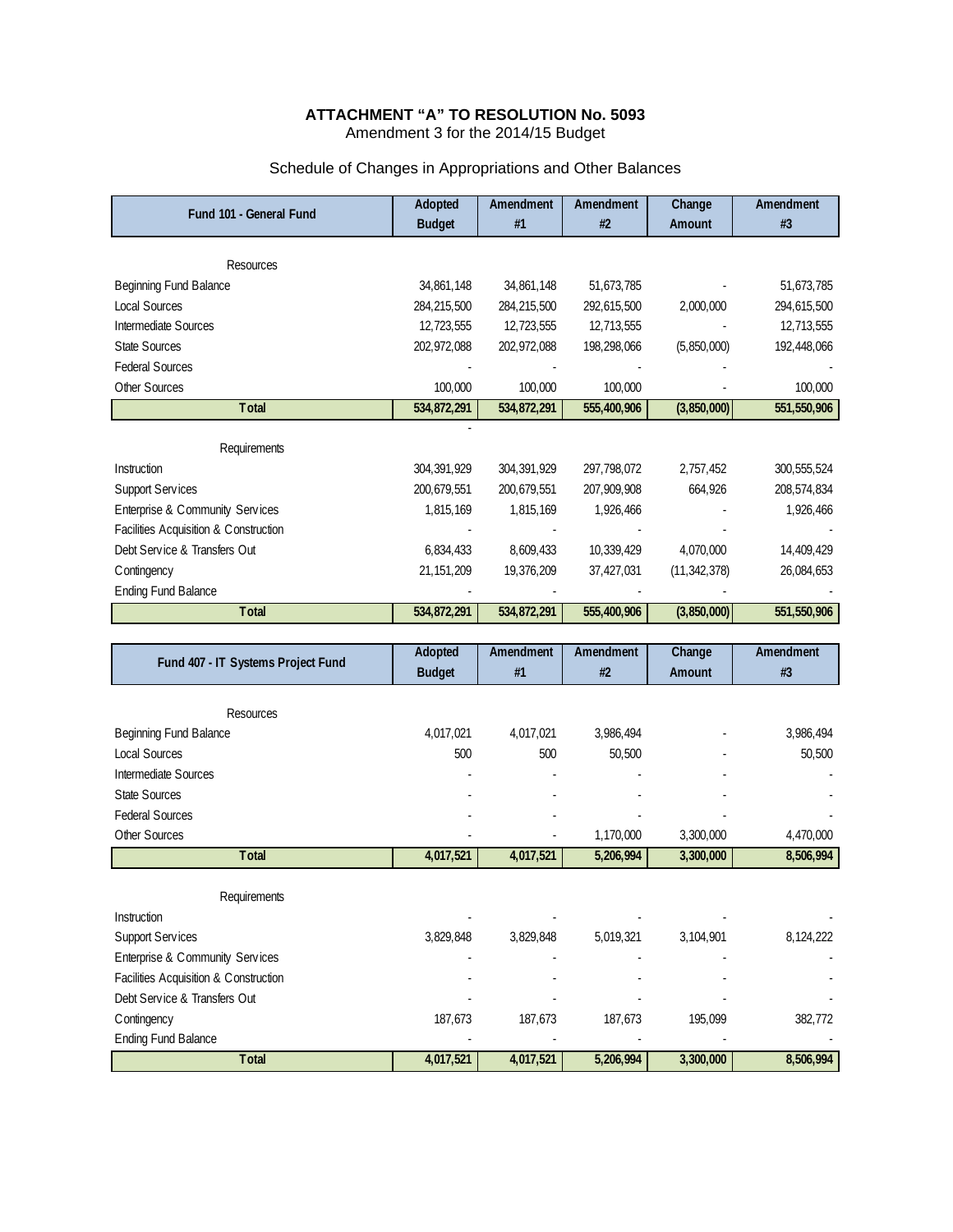| Fund 438 - Facilities Capital Fund         | Adopted       | Amendment    | Amendment<br>#2 | Change      | Amendment     |
|--------------------------------------------|---------------|--------------|-----------------|-------------|---------------|
|                                            | <b>Budget</b> | #1           |                 | Amount      | #3            |
| Resources                                  |               |              |                 |             |               |
| Beginning Fund Balance                     | 1,628,420     | 1,628,420    | 2,159,002       |             | 2,159,002     |
| <b>Local Sources</b>                       | 3,000         | 3,000        | 312,768         | (80,000)    | 232,768       |
| Intermediate Sources                       |               |              |                 |             |               |
| <b>State Sources</b>                       |               |              |                 |             |               |
| <b>Federal Sources</b>                     |               |              |                 |             |               |
| Other Sources                              | 3,011,000     | 4,786,000    | 5,345,996       | 770,000     | 6,115,996     |
| <b>T</b> otal                              | 4,642,420     | 6,417,420    | 7,817,766       | 690,000     | 8,507,766     |
|                                            |               |              |                 |             |               |
| Requirements                               |               |              |                 |             |               |
| Instruction                                |               |              |                 |             |               |
| <b>Support Services</b>                    | 4,400         | 4,400        | 4,400           | 100         | 4,500         |
| Enterprise & Community Services            |               |              |                 |             |               |
| Facilities Acquisition & Construction      | 4,638,020     | 6,413,020    | 7,813,366       | 689,900     | 8,503,266     |
| Debt Service & Transfers Out               |               |              |                 |             |               |
| C ontingency<br><b>Ending Fund Balance</b> |               |              |                 |             |               |
| <b>T</b> otal                              | 4,642,420     | 6,417,420    | 7,817,766       | 690,000     | 8,507,766     |
|                                            |               |              |                 |             |               |
|                                            |               |              |                 |             |               |
|                                            | Adopted       | Amendment    | Amendment       | Change      | Amendment     |
| Fund 450 - GO Bonds Fund                   | <b>Budget</b> | #1           | #2              | Amount      | #3            |
|                                            |               |              |                 |             |               |
| Resources                                  |               |              |                 |             |               |
| Beginning Fund Balance                     | 90,794,310    | 90,794,310   | 90,466,520      |             | 90,466,520    |
| <b>Local Sources</b>                       | 400,000       | 400,000      | 400,000         | 325,000     | 725,000       |
| Intermediate Sources                       |               |              |                 |             |               |
| <b>State Sources</b>                       |               |              |                 |             |               |
| <b>Federal Sources</b>                     |               |              |                 |             |               |
| Other Sources                              |               |              |                 | 308,211,833 | 308,211,833   |
| Total                                      | 91,194,310    | 91,194,310   | 90,866,520      | 308,536,833 | 399,403,353   |
| Requirements                               |               |              |                 |             |               |
| Instruction                                |               |              |                 |             |               |
| <b>Support Services</b>                    | 435,600       | 435,600      | 435,600         | 1,025,447   | 1,461,047     |
| Enterprise & Community Services            |               |              |                 |             |               |
| Facilities Acquisition & Construction      | 59,187,841    | 59, 187, 841 | 58,860,051      | 755,767     | 59,615,818    |
| Debt Service & Transfers Out               |               |              |                 |             |               |
| C ontingency                               | 31,570,869    | 31,570,869   | 31,570,869      | 306,755,619 | 338, 326, 488 |
| <b>Ending Fund Balance</b>                 | 91,194,310    | 91,194,310   |                 |             |               |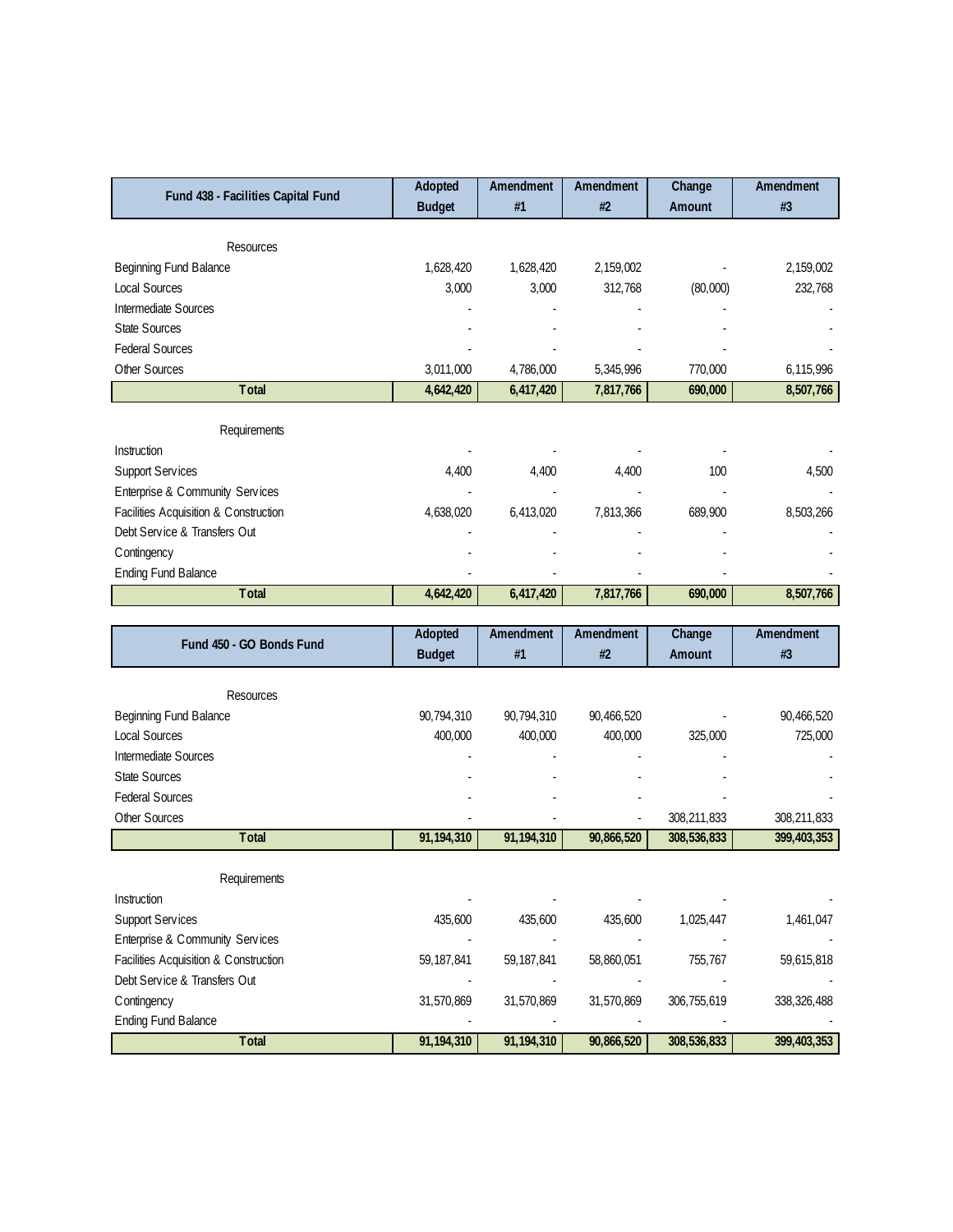| Fund 470 - Partnerships Fund          | Adopted                  | Amendment | <b>Amendment</b> | Change  | Amendment |
|---------------------------------------|--------------------------|-----------|------------------|---------|-----------|
|                                       | <b>Budget</b>            | #1        | #2               | Amount  | #3        |
|                                       |                          |           |                  |         |           |
| <b>Resources</b>                      |                          |           |                  |         |           |
| Beginning Fund Balance                |                          |           |                  |         |           |
| Local Sources                         |                          |           |                  | 500,000 | 500,000   |
| Intermediate Sources                  |                          |           |                  |         |           |
| <b>State Sources</b>                  |                          |           |                  |         |           |
| <b>Federal Sources</b>                |                          |           |                  |         |           |
| Other Sources                         |                          |           |                  |         |           |
| <b>Total</b>                          | $\overline{\phantom{a}}$ |           | ٠                | 500,000 | 500,000   |
|                                       |                          |           |                  |         |           |
| Requirements                          |                          |           |                  |         |           |
| Instruction                           |                          |           |                  |         |           |
| <b>Support Services</b>               |                          |           |                  |         |           |
| Enterprise & Community Services       |                          |           |                  |         |           |
| Facilities Acquisition & Construction |                          |           | ٠                | 500,000 | 500,000   |
| Debt Service & Transfers Out          |                          |           | ٠                |         |           |
| C ontingency                          |                          |           |                  |         |           |
| <b>Ending Fund Balance</b>            |                          |           |                  |         |           |
| <b>Total</b>                          |                          |           |                  | 500,000 | 500,000   |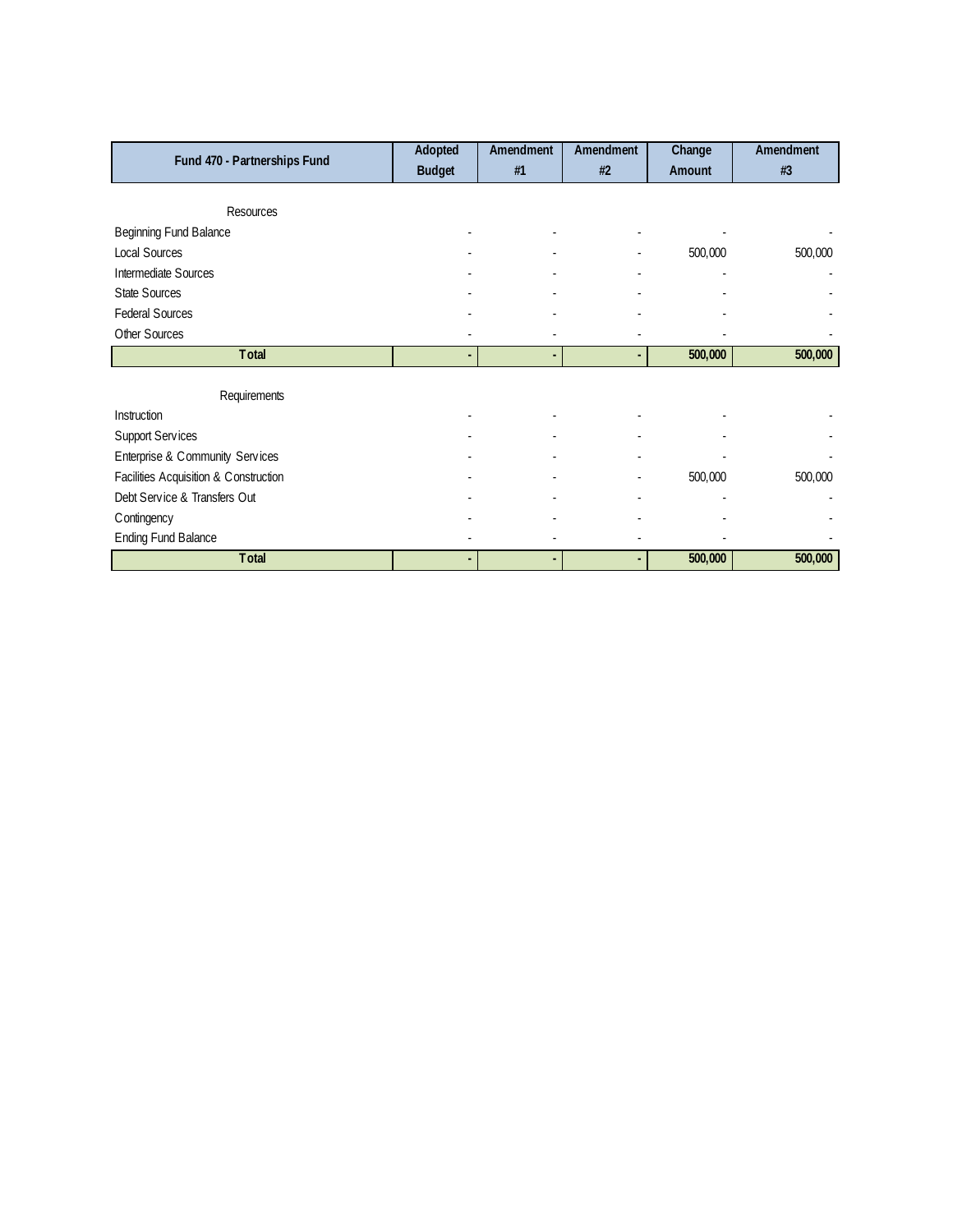## Budget Committee Approval of the FY 2015/16 Budget and Imposition of Property Taxes

# **RECITALS**

- A. Oregon Local Budget Law, Oregon Revised Statute (ORS) 294.426, requires the Budget Committee of Portland Public Schools (District) to hold one or more meetings to receive the budget message and the budget document; and to provide members of the public with an opportunity to ask questions about and comment upon the budget document.
- B. On April 14, 2015, the Budget Committee received the Superintendent's budget message and Proposed Budget document for fiscal year 2015/16.
- C. On April 21 and April 27, 2015, the Budget Committee held advertised public hearings to discuss and receive public comment on the Proposed Budget.
- D. Oregon Local Budget Law, ORS 294.431, requires submission of the budget document to the Tax Supervising Conservation Commission (TSCC) by May 15 of each year. ORS 294.431 allows taxing jurisdictions to request an extension of the submission date.
- E. The District requested, and the TSCC authorized, extending the submission date to no later than May 29, 2015.
- F. The Board of Education (Board) appointed a Citizen Budget Review Committee (CBRC) to review the Proposed Budget and current year expenditures of the existing Local Option Levy. The CBRC acts in an advisory capacity to the Board.
- G. On May 12, 2015, the Budget Committee received testimony and a report on the current year Local Option Levy expenditures and testimony and recommendations from the CBRC.
- H. Oregon Local Budget Law, ORS 294.428 requires that each legal jurisdiction's Budget Committee approve a budget and specify the *ad valorem* property tax amount or rate for all funds.
- I. It is noted that \$0.5038 per \$1,000 of assessed value of the Permanent Rate Tax Levy, (commonly known as the "Gap Tax") and the entirety of the Local Option Tax Rate Levy are excluded from State School Fund calculations.
- J. ORS 457.010(4)(a)(D) provides the opportunity for a school district to be excluded from urban renewal division of tax calculations with a statutory rate limit on July 1, 2003, that is greater than \$4.50 per \$1,000 of assessed value. To the extent that the rate limit was increased under section 11 (5)(d), Article XI of the Oregon Constitution, property tax revenue from said increase is excluded from local revenues. The District will notify the county assessors of the rate to be excluded for the current fiscal year not later than July 15.
- K. Portland Public Schools has a statutory rate limit that is in excess of the \$4.50 limitation that includes an increase under section 11 (5)(d), Article XI of the Oregon Constitution.

# **RESOLUTION**

1. The Budget Committee commends the superintendent for developing a budget that is responsive to the priorities and program improvements affirmed by the board during the following discussions: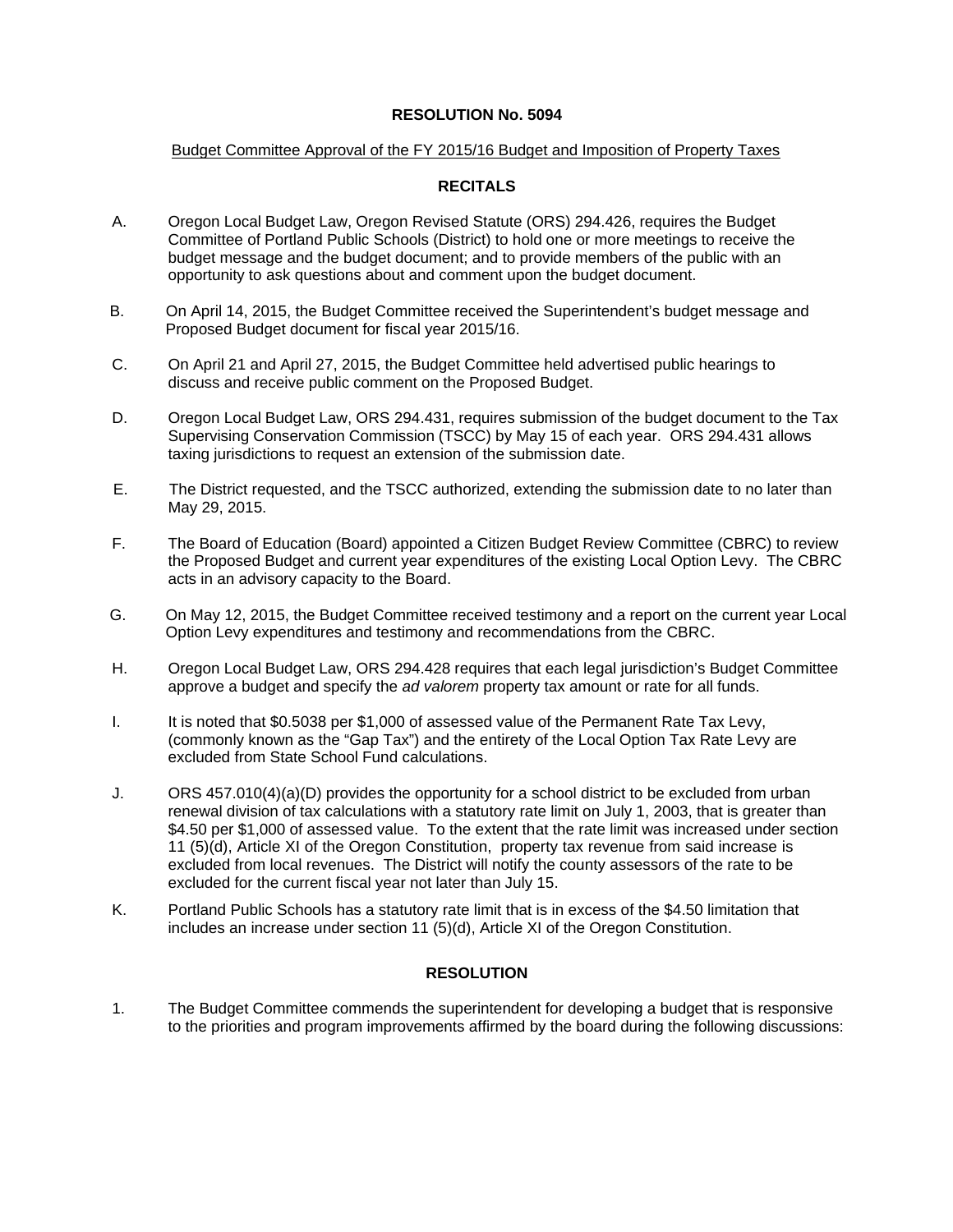- September 9, 2014 on dual language immersion
- September 23, October 14 and December 16, 2014 on updates to the 2014/15 budget, additional investments in programs and services, and contingency levels
- December 2, 2014 on multiple pathways to graduation
- January 6, 2015 on special education
- January 20, 2015 on budget priorities and dual language immersion; and on amendment to the 2014/15 budget
- February 3, 2015 on high school graduation rates and the work of the high school action team
- February 10, 2015 on additional investment options for 2014/15 and appropriate contingency levels
- February 17, 2015 on school staffing priorities
- February 24, 2015 on funded programs
- March 3, 2015 on information technology
- 2. The Budget Committee acknowledges the increase in funding available to PPS for 2015/6 as a result of increases in the local revenues from PPS local option levy. The Committee appreciates that this allows PPS to be sustaining the investments made over the last two years including the two added school days started in 2014/15. The Committee further acknowledges that this local option revenue allows PPS to continue to add staff in our schools at a time when state funding levels are forcing other districts to continue with shortened school years and other staffing reductions. The Budget Committee expresses deep gratitude to PPS voters for its support of our schools and students.
- 3. The Budget Committee commends the superintendent for proposing a budget that allocates the majority of the increased funding to staff in our schools working directly with students and aligned with PPS three strategic priorities. The Committee supports the building of a minimum level of staffing in PPS elementary (K-5, K-8 and middle) schools such that every school has at least a full-time counselor; every school has its library staffed all day with a minimum of a halftime media specialist; every school has at least two full-time secretaries; every student has access to arts programming.
- 4. The Budget Committee supports funding of full-day kindergarten for all students in all schools, and the prioritization, in accordance with PPS racial educational equity policy, of additional support (in the form of educational assistants) in all kindergarten classes in schools serving higher concentrations of historically underserved students.
- 5. The Budget Committee supports the continued support for increased high school graduation and completion rates through addition of additional teachers in high schools, expanded support for college and career readiness in high schools and middle grades, increased support for athletics in high school and middle grades, and increasing Outdoor School to a full-week program.
- 6. The Budget Committee approves the budget as summarized in Attachment "A".
- 7. The Budget Committee approves the budget for the fiscal year 2015/16 in the total amount of \$1,189,393,685.
- 8. The Budget Committee resolves that the District imposes the taxes provided for in the approved budget:
	- a. At the rate of \$5.2781 per \$1,000 of assessed value for operations;
	- b. At the rate of \$1.9900 per \$1,000 of assessed value for local option tax for operations;
	- c. In the amount of \$50,343,022 for exempt bonds.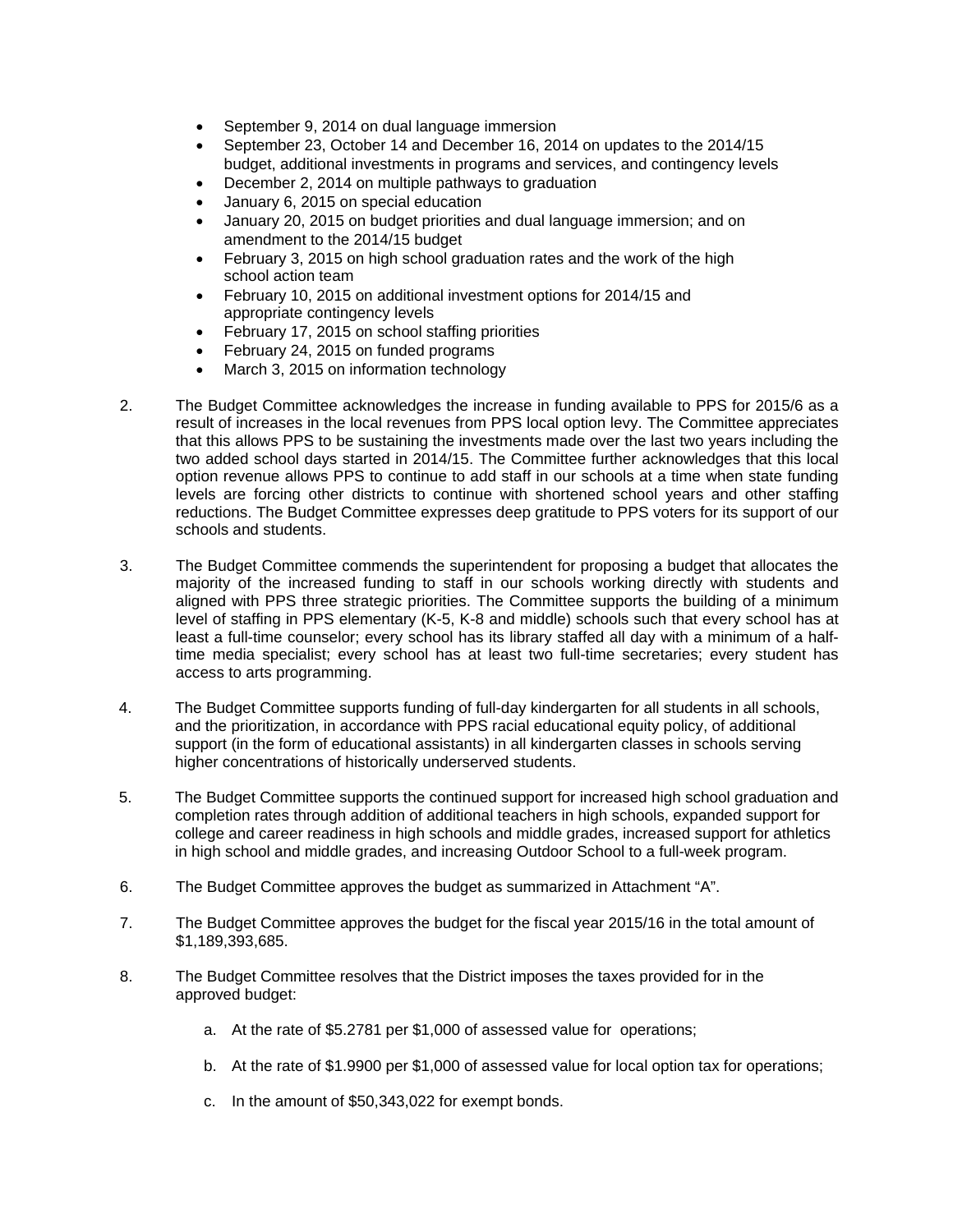And that these taxes are hereby imposed and categorized for tax year 2015/16 upon the assessed value of all taxable property within the district.

Taxes are hereby imposed and categorized as for tax year 2015/16 upon the taxable assessed value of all taxable property in the District, as follows:

|                            | <b>Education Limitation</b>            | <b>Excluded from Limitation</b> |
|----------------------------|----------------------------------------|---------------------------------|
| Permanent Rate Tax Levy    | \$5.2781/\$1,000 of assessed valuation |                                 |
| Local Option Rate Tax Levy | \$1.9900/\$1,000 of assessed valuation |                                 |
| Bonded Debt Levy           |                                        | \$50.343.022                    |

- 9. The Budget Committee further resolves that \$0.5038 per \$1,000 of taxable assessed value is excluded from division of tax calculations, as the Permanent Rate Tax Levy attributable to the increase provided in section 11 (5)(d), Article XI of the Oregon Constitution (such increase is a result of the expiring Gap Tax Levy).
- 10. The Budget Committee directs submittal of this approved budget to the TSCC by May 29, 2015 in accordance with ORS 294.431, under the extension as granted by the TSCC.

*Y. Awwad / D. Wynd*e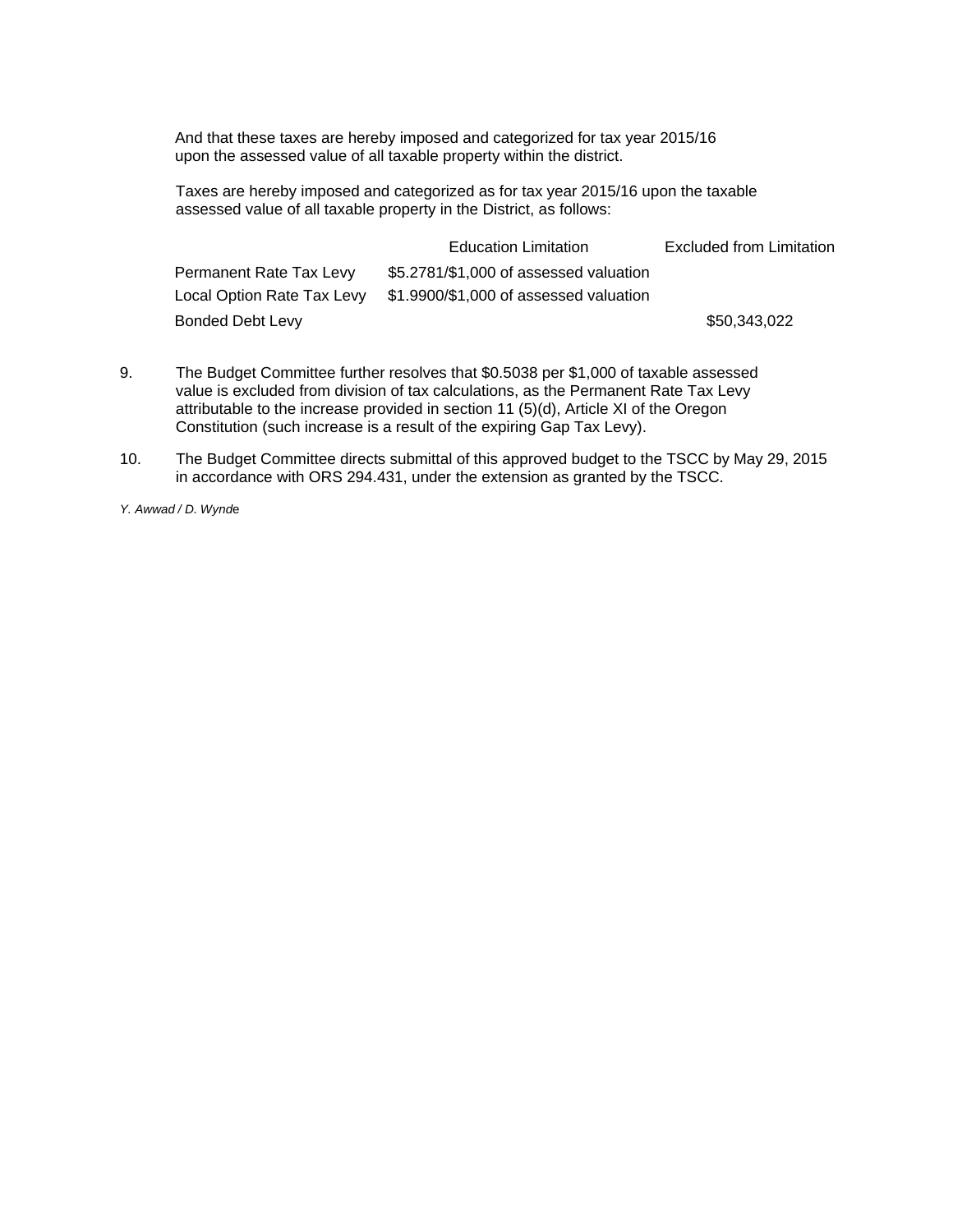# **ATTACHMENT "A" TO RESOLUTION No. 5094**  2015/16 Approved Budget

# Schedule of Appropriations and Other Balances

| Fund            | <b>Instruction</b> | Support<br><b>Services</b> | Enterprise &<br>Community<br><b>Services</b> | <b>Facilities</b><br><b>Acquisition &amp;</b><br>Construction |              | Debt Service   Transfers Out | Contingency   | <b>Ending Fund</b><br><b>Balance</b> | <b>Fund Total</b> |
|-----------------|--------------------|----------------------------|----------------------------------------------|---------------------------------------------------------------|--------------|------------------------------|---------------|--------------------------------------|-------------------|
| <b>Fund 101</b> | 323,989,236        | 219,591,278                | 1,945,118                                    |                                                               |              | 5,988,491                    | 23,568,823    |                                      | 575,082,946       |
| <b>Fund 201</b> | 8,500,000          |                            |                                              |                                                               |              |                              |               | 3,260,830                            | 11,760,830        |
| <b>Fund 202</b> |                    |                            | 19,221,918                                   |                                                               |              |                              |               | 3,622,497                            | 22,844,415        |
| <b>Fund 205</b> | 33,796,279         | 26,920,198                 | 4,018,551                                    |                                                               |              |                              |               |                                      | 64,735,028        |
| <b>Fund 225</b> |                    |                            |                                              |                                                               |              |                              |               | 16,309,798                           | 16,309,798        |
| <b>Fund 299</b> | 12,661,346         | 1,831,901                  | 148,420                                      | 40,906                                                        |              |                              |               |                                      | 14,682,573        |
| <b>Fund 304</b> |                    |                            |                                              |                                                               |              |                              |               |                                      |                   |
| <b>Fund 305</b> |                    |                            |                                              |                                                               |              |                              |               |                                      |                   |
| <b>Fund 306</b> |                    |                            |                                              |                                                               |              |                              |               |                                      |                   |
| Fund 307        |                    |                            |                                              |                                                               | 2,707,980    |                              |               |                                      | 2,707,980         |
| <b>Fund 308</b> |                    |                            |                                              |                                                               | 42,314,327   |                              |               |                                      | 42,314,327        |
| Fund 309        |                    |                            |                                              |                                                               |              |                              |               |                                      |                   |
| <b>Fund 320</b> |                    |                            |                                              |                                                               | 1,285,548    |                              |               |                                      | 1,285,548         |
| <b>Fund 338</b> |                    |                            |                                              |                                                               |              |                              |               |                                      |                   |
| <b>Fund 350</b> |                    |                            |                                              |                                                               | 47,322,441   |                              | 726,000       |                                      | 48,048,441        |
| <b>Fund 404</b> |                    |                            |                                              | 14,211,000                                                    |              |                              |               |                                      | 14,211,000        |
| <b>Fund 405</b> |                    |                            |                                              |                                                               |              |                              |               |                                      |                   |
| Fund 407        |                    | 3,575,797                  |                                              |                                                               |              |                              | 438,868       |                                      | 4,014,665         |
| <b>Fund 420</b> |                    |                            |                                              |                                                               |              |                              |               |                                      |                   |
| <b>Fund 435</b> |                    |                            |                                              | 1,868,500                                                     |              |                              |               |                                      | 1,868,500         |
| <b>Fund 438</b> |                    | 4,500                      |                                              | 5,589,500                                                     |              |                              |               |                                      | 5,594,000         |
| Fund 445        |                    |                            |                                              | 2,776,000                                                     |              |                              |               |                                      | 2,776,000         |
| <b>Fund 450</b> |                    | 1,321,298                  |                                              | 167, 179, 221                                                 |              |                              | 174, 112, 534 |                                      | 342,613,053       |
| <b>Fund 470</b> |                    |                            |                                              | 12,450,000                                                    |              |                              |               |                                      | 12,450,000        |
| <b>Fund 480</b> |                    |                            |                                              |                                                               |              |                              |               |                                      |                   |
| Fund 601        |                    | 3,794,581                  |                                              |                                                               |              |                              | 2,300,000     |                                      | 6,094,581         |
| <b>Total</b>    | \$378,946,861      | \$257,039,553              | 25,334,007<br>\$                             | \$ 204, 115, 127                                              | \$93,630,296 | 5,988,491<br>\$              | \$201,146,225 | \$23,193,125                         | \$1,189,393,685   |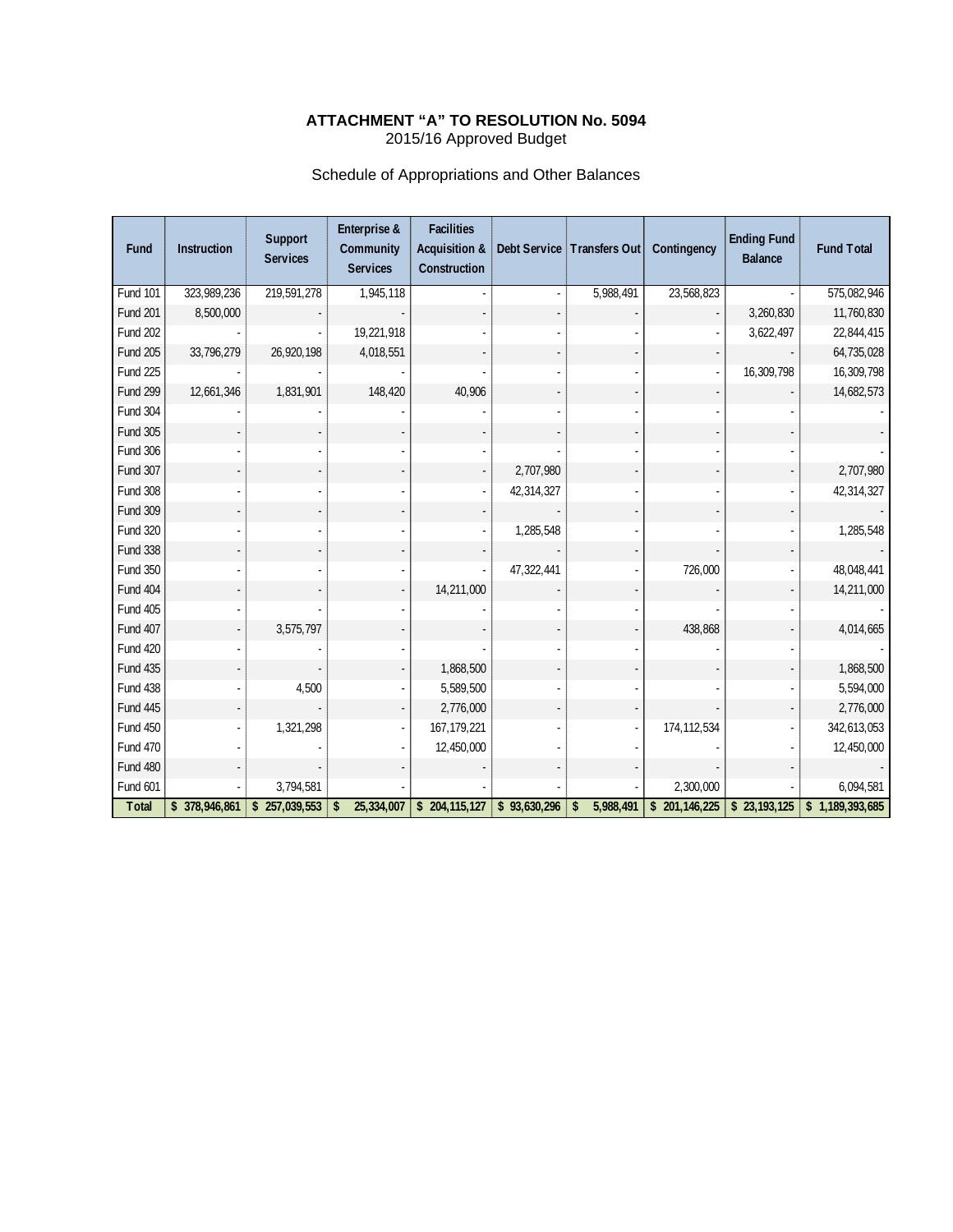#### Remedy Agreement

# **RESOLUTION**

The authority to pay \$1.77 million is granted to satisfy an Agreement resolving the remedy as directed in a March 2015 arbitration award between Multnomah County School District #1J and Portland Association of Teachers/Oregon Education Association. A copy of the Remedy Agreement will be on file in the District offices.

*J.Patterson / S. Harper* 

# **RESOLUTION No. 5096**

# **Minutes**

The following minutes are offered for adoption:

May 12, 2015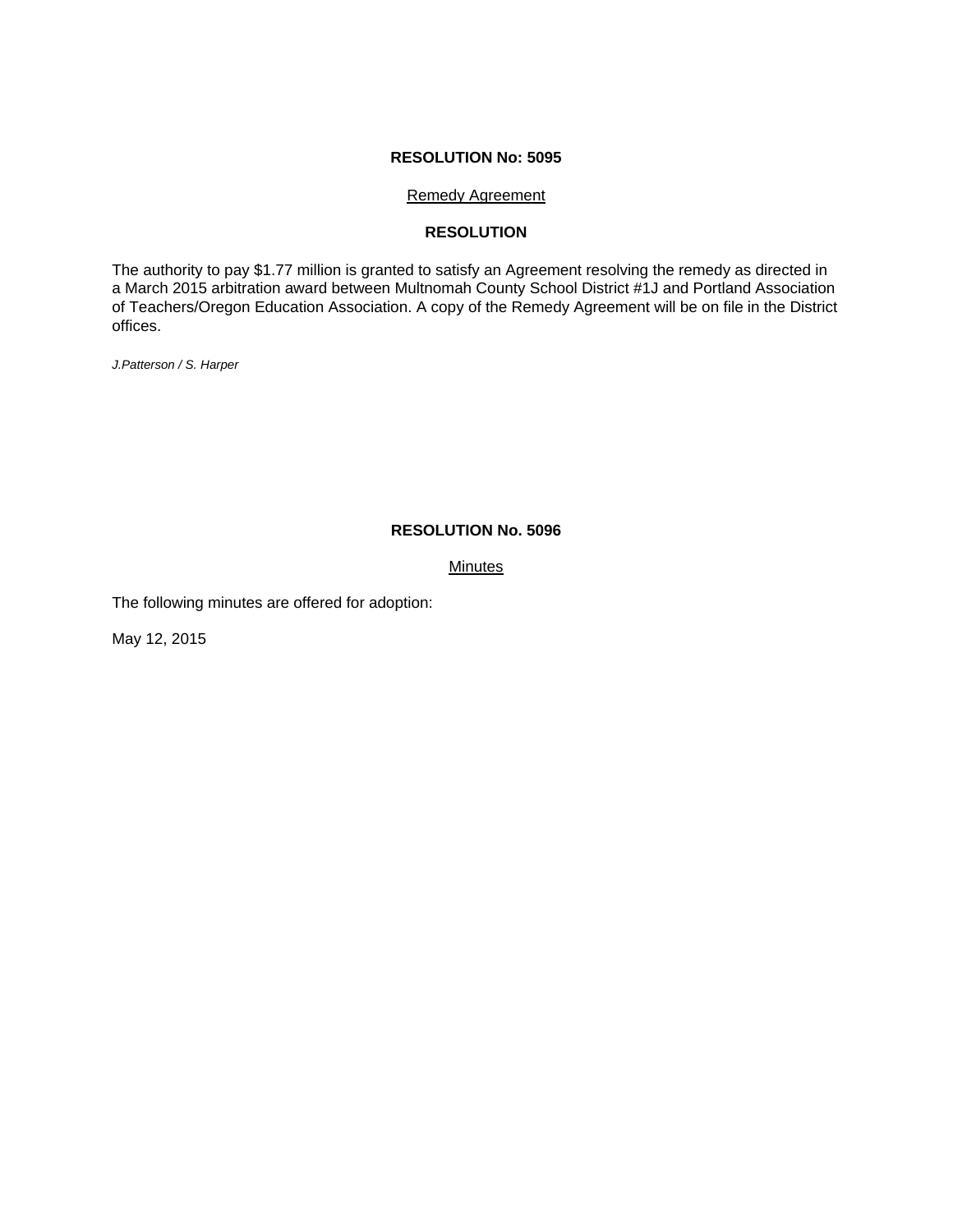#### Developing a Priority Investment Plan

# **RECITALS**

- A. The May state revenue forecast resulted in an additional \$105.8 million for the 2015-17 State School Fund appropriation, raising the total for the next biennium to about \$7.37 billion. With the legislature still in session, this amount may change again, and there has not yet been any decision on how the additional funds will be allocated between the two years of the biennium.
- B. The Budget that the Board (acting as Budget Committee) is approving tonight is based on a State School Fund appropriation of \$7.255 billion.
- C. In response to the Board of Education's budget discussions over the course of the year, the Superintendent created the following un-prioritized list for consideration with any additional funds:
	- 1. Increase school staffing to add additional teachers
	- 2. Increase equity support (e.g. additional investment in professional development, tuition relief for supplemental programs)
	- 3. Technology support for schools and system upgrades (e.g. finance leasing, human resources and school choice system upgrades)
	- 4. Supplies and supports for schools (e.g. counseling, content-based English language development materials, support for inclusion, professional development for language arts materials adoption)
	- 5. Buildings (e.g. maintenance budget and capacity in Civic Use of Buildings (CUB) Office)
	- 6. PISA expansion and relocation
	- 7. Possibility of eliminating participation fees charged to students and families (e.g, athletics, music programs)
	- 8. Additional library materials
	- 9. Expansion of middle grade sports to include soccer
	- 10. Additional supports for district-wide attendance initiative with a focus on historically underserved students
	- 11. Culturally relevant curriculum reflecting indigenous and native populations
	- 12. Pilot of culturally reflective nutrition program based on a schools' student population
	- 13. Additional supports for teachers of color in order to aid retention
	- 14. Replication of Advance Scholars program in all non-IB, comprehensive high schools
	- 15. Additional grant writer
	- 16. Increase in unassigned contingency

#### **RESOLUTION:**

- 1. Once the legislature has finalized its appropriation to the State School Fund for the next biennium, the Board directs the Superintendent to develop an investment plan using the categories listed above.
- 2 The Board directs the Superintendent to provide this list to the Board for review as soon as the State budget is final.
- 3. The Board directs the Superintendent to include the full details of these changes in the first budget amendment to the 2015/16 budget, which is likely to be presented to the Board for approval in January 2016 after the completion of the audit of the FY 2014/15 financial statements of the District.